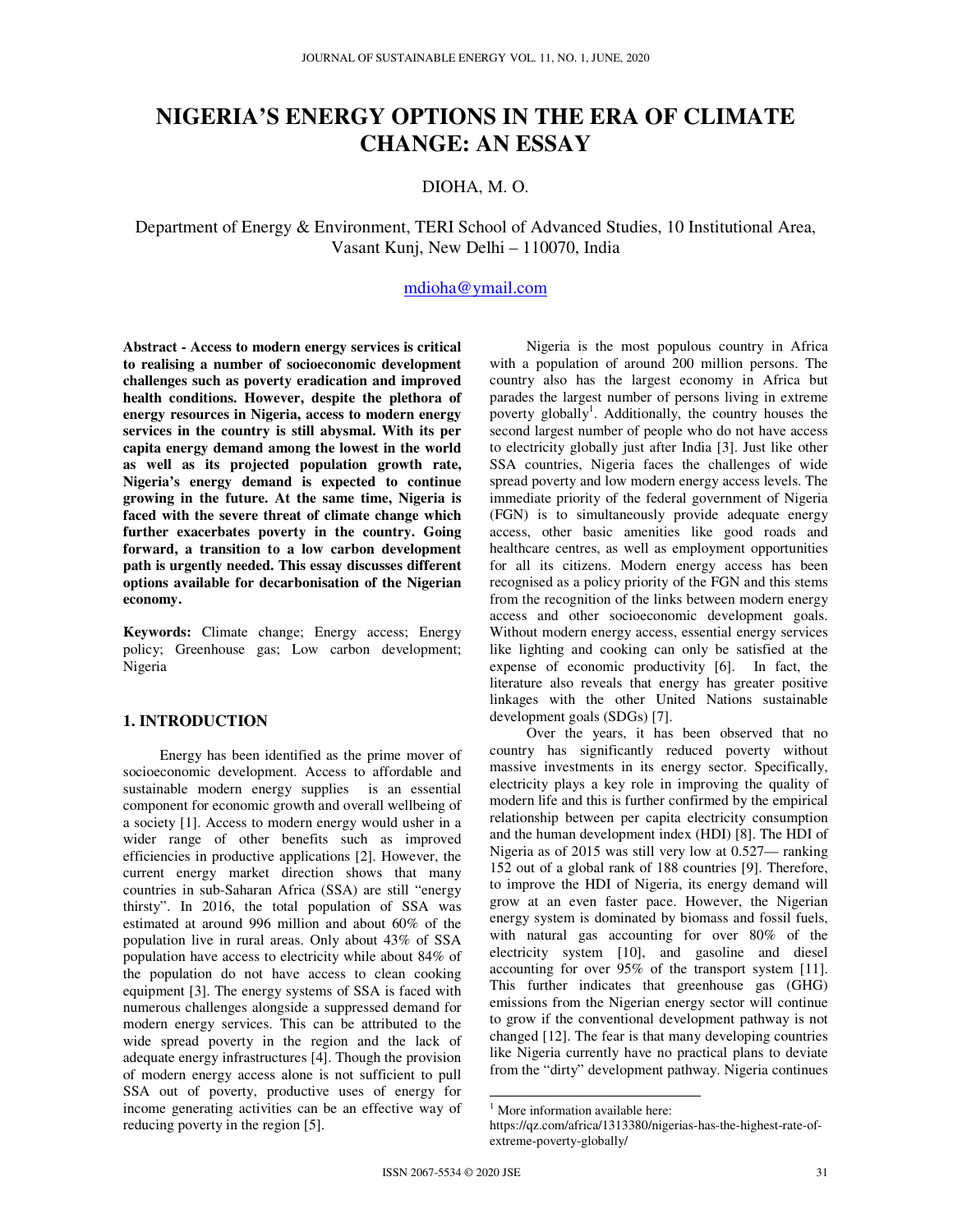to follow the industrial development pathway of the developed countries by investing heavily in fossil fuel production which is the main cause of climate change. This conventional development model leads to unsustainable consumption of energy resources. In fact, the model exacerbates the dependence on fossil fuel as an economy grows. This unsustainable energy-economyenvironment (E3) interaction especially for developing economies like Nigeria is shown in Figure 1 [13].

 The current climate crisis has been attributed to the rising levels of anthropogenic GHG emissions in the atmosphere. Today, global climate change has become the most serious environmental challenge facing the world due to its adverse impacts on humankind and other biodiversity. While there remain significant uncertainties, there is now increased scientific evidence on the drivers of climate change. The fifth assessment report of the Intergovernmental Panel on Climate Change (IPCC) confirmed that historical anthropogenic GHG emissions are responsible for the current unprecedented increase in global mean temperature which has resulted to climate change [14]. In fact, the recent IPCC report on 1.5  $^{\circ}$ C further argues that the catastrophe created by historical emissions will continue over the century [15]. The IPCC has concluded that climate change is not only speeding up but has been instigated by anthropogenic activities, especially by the combustion of fossil fuels for energy generation. This is not surprising as around 80% of the world primary energy supply is from fossil fuels [16], while  $CO<sub>2</sub>$  emissions from fossil fuel combustion since the pre-industrial era accounts for about 60% of climate forcing [17].

 Today, climate change has become a reality and its negative impacts can be felt globally at different magnitudes by various sections of people. Common climate change phenomena include the rising of sea levels, melting of polar ice caps, increased desertification, intense rainfall, increased drought, wild forest fires among others. Nigeria is not an exception to these tragedies. The country is currently battling with the adverse effects of climate change and this can be observed in the drying up of Lake Chad and the intense flooding in different parts of the country [18]. At the same time, classification of countries based on their levels of vulnerability to climate change (Figure 2) indicates that developing economies like Nigeria are more susceptible to the adverse impacts of climate change. Literatures such as Althor et al. [19] made it clear that there are clear inequities between the historical GHG emitters and those mostly impacted by the adverse effects of climate change. It is also well-established that the poor countries like Nigeria in which over 70% of its rural dwellers depend on agriculture for their livelihoods are more vulnerable to any changes in the natural environment. Accordingly, this scenario makes it important for countries like Nigeria to be cognizant of the negative impacts of climate change as well as take bolder steps to reduce its GHG emissions. Despite contributing less than 1% to the global GHG emissions, Nigeria also need to curtail its emissions in support of the global climate action in order to provide a safe environment for future generation. Consequently, for Nigeria to provide modern energy access for its citizens

while limiting the resultant GHG emissions, a transition to a low carbon development (LCD) path is urgently needed.

 The concept of LCD originated from the United Nations Framework Convention on Climate Change (UNFCCC) which was adopted in Rio in  $1992<sup>2</sup>$ . Over the years, there have been different schools of thought on the term "low carbon development". Among these definitions include Wlokas et al. [21] who defined LCD as the process of human and socioeconomic advancement which reduces GHG output. They further suggested that such a process will require the full cooperation of capable individuals in the society. Krewitt et al. [22] considers LCD as the replacement of fossil fuels with low carbon energy sources which is based upon the belief of greater economic prosperity and overall welfare of the residents. Mulugetta & Urban [23] has opined that the common characteristics of LCD in different countries is pursuing economic growth while utilizing less carbon. They further argued that the version of LCD in which a country follows need to stem from its own local circumstances. In a different study, LCD in Asia and Europe is examined as minimising  $CO<sub>2</sub>$  emissions as much as possible while simultaneously pursuing economic growth [24]. In the "China's Low-carbon Development Path to 2050" [25], the authors suggested that the purpose of LCD is the development of socioeconomic system which brings about low carbon emissions.

 From a different view, the "low carbon Singapore community" suggested that the three key features of their future low carbon Singapore encompasses (i) the use of cleaner energy sources and energy efficiency improvement (ii) using technological and policy innovations to minimise its carbon footprint and (iii) becoming a global champion of LCD while supporting developing countries to adapt to climate change. However, for developing countries like Guyana, LCD refers to massive investments in low carbon infrastructures, improvement in human capital and promotion of sustainable forest development [26]. Despite the differences among the different meanings, there is a common consensus on low carbon development which is centred on limiting GHG emissions. The focus of this essay is on the energy sector, and low carbon development of the sector in Nigeria. With the aforementioned definitions in mind, low carbon energy development (LCED) can be defined as a development pathway which revolves around the use of low carbon energy resources and technologies, which in turn limits GHG emissions from the entire chain of energy production and utilization.

 Pursuing a low carbon development path is indeed a defining challenge as it will involve structural transformation in all sectors of the Nigerian economy [12]. Moving forward, there are set of policy options the government could adopt to enhance access to modern energy in the country, improve economic growth, while maintaining environmental sustainability. This essay discusses the options available for Nigeria to decarbonise

 $\overline{a}$ <sup>2</sup> More details available here:

https://sustainabledevelopment.un.org/index.php?menu=1448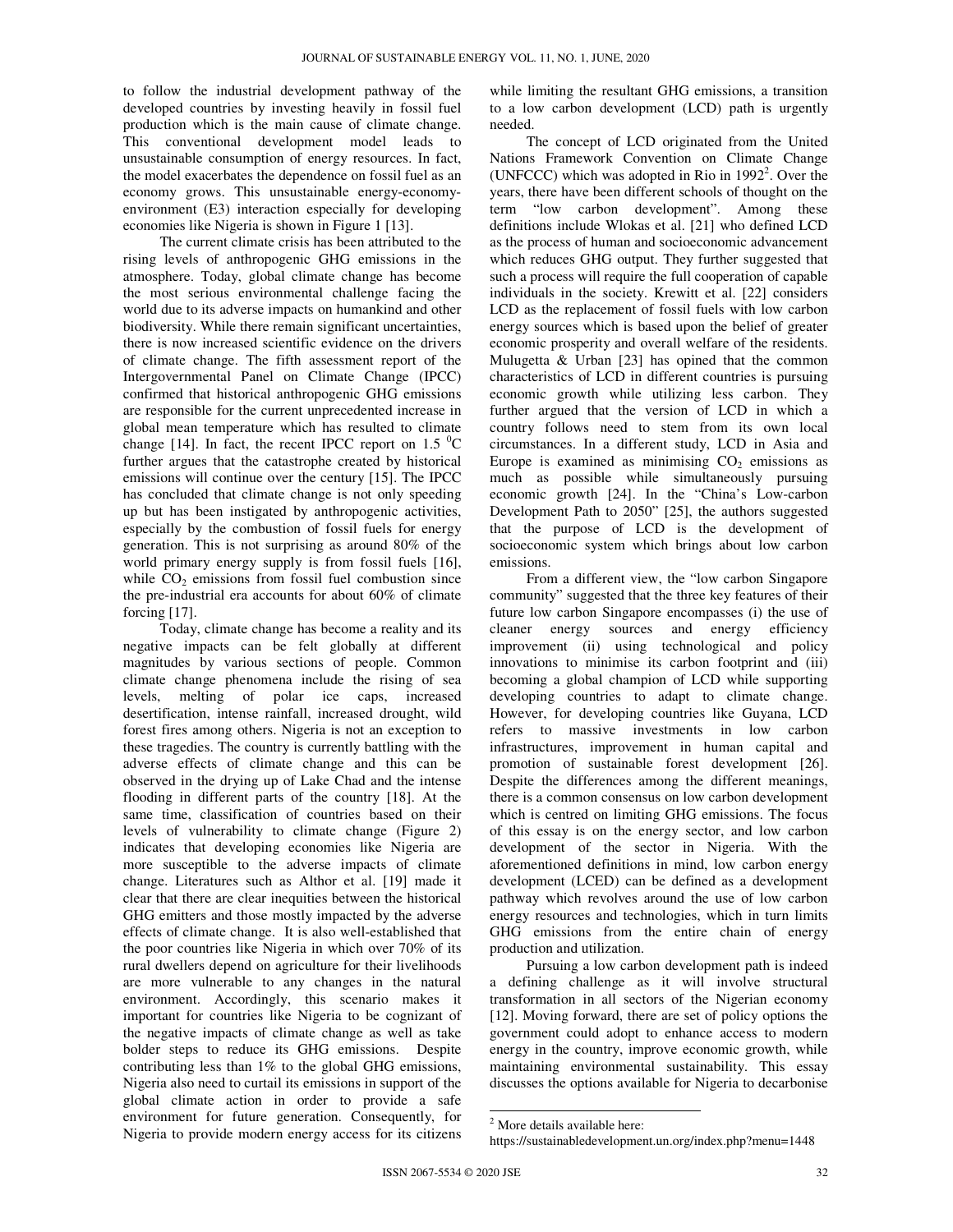

**Fig. 1. Unsustainable energy-economy–environment interaction of fossil fuels**





its energy system. While the essay is written with a national lens, the low energy carbon options offered here will be of wider importance to the international community especially for countries in the global south.

## **2. LOW CARBON ENERGY OPTIONS FOR NIGERIA**

 Across the different energy producing and consuming sectors in Nigeria, there are different strategies that could be adopted to limit GHG emissions as outlined below:

## **2.1. Power sector**

#### *Increased deployment of renewable energy technologies*

 Despite the current efforts by the Rural Electrification Agency (REA) to deploy off-grid solar PV in different parts of the country, there is still significant scope to improve renewable energy technology diffusion in the country. Currently, renewable energy accounts for less than 1% of the Nigerian electricity mix. In order to achieve the Nigerian Vision 30:30:30—to achieve 30% share of renewable energy in the available electricity mix by 2030 [27], it will be imperative for the FGN to tap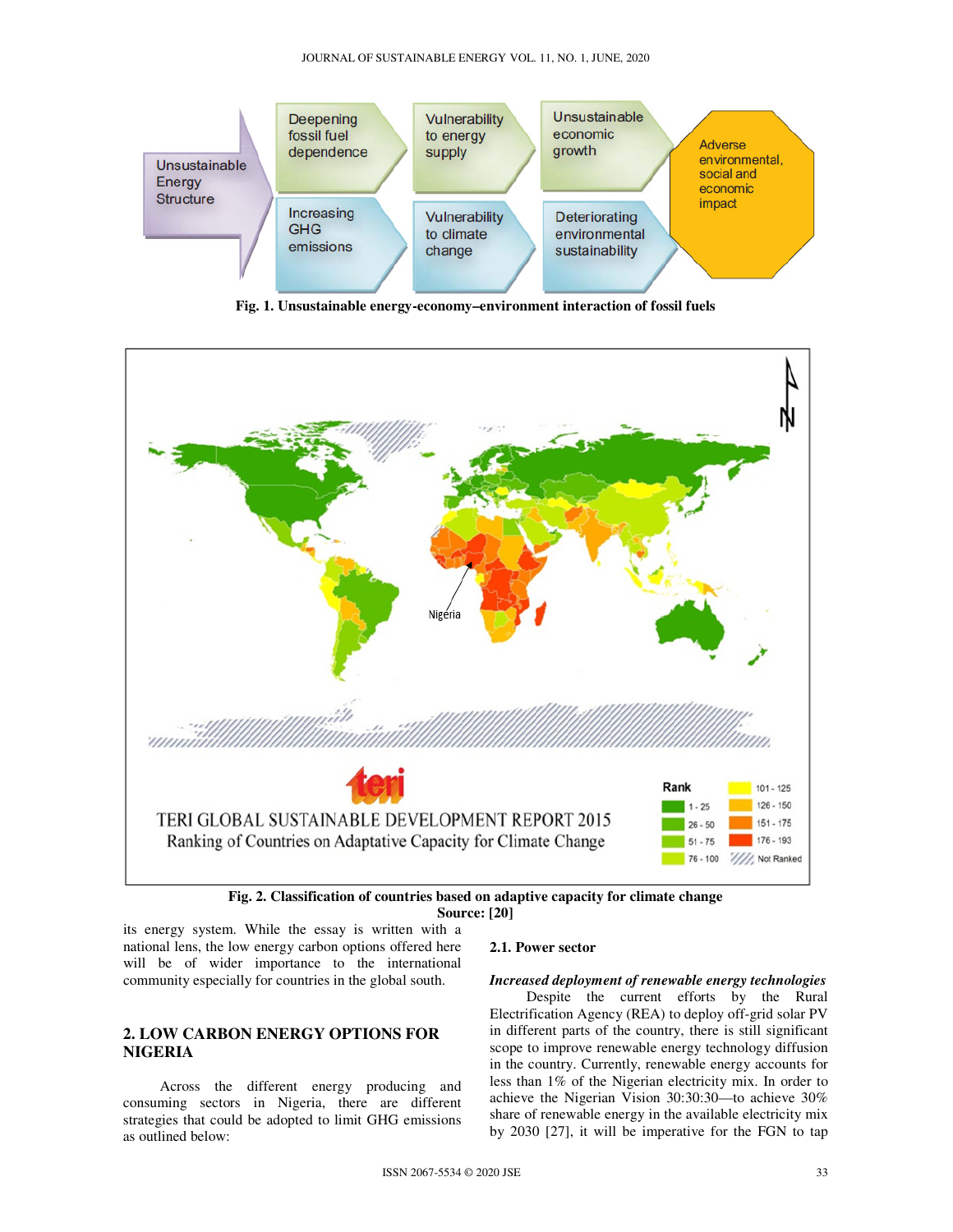into the full menu of renewable energies in the country. Nigeria is blessed abundantly with many forms of renewables including solar, wind, biomass, and small hydro. However, till date, there is still no real commercial large-scale renewable energy power plant connected to the grid [27]. Therefore, it will be pertinent for the FGN to keep exploiting the potential of these resources.

 With respect to solar, Nigeria has an estimated solar potential in the ranges between  $4.0 \text{ kWh/m}^2/\text{day}$  to around  $6.5$  kWh/m<sup>2</sup>/day based on 5 hours average sunshine per day [28]. Nigeria can harvest solar power via solar PV and concentrated solar power (CSP) technologies. Most of the solar PV projects found in the country are off-grid systems in the form of residential rooftop solar PV, street lights, solar lanterns, and solar powered bore-holes [29]. In 2010, the total estimated capacity of standalone solar PV in the country was around 0.015 GW [28]. The northern parts of Nigeria have been identified to have good potentials for CSP implementation. However, till date, there is no CSP plant in the country. In fact, it has been argued that using  $1\%$ of Nigeria landmass has a potential to generate 500 GW electricity capacity based on CSP [28]. Talking about wind, at 10 m hub height, Nigeria has wind speeds in the range of 1 to 5.1 m/s and can be classified as falling between the poor to moderate wind regime [30]. In view of this limitation, it is recommended that micro turbines are used to exploit the wind potentials in the parts of the country that have good wind regime. In terms of technology diffusion, there are few wind plants in the country which are mainly used as pilot projects and water pumping in rural communities.

 Biomass power generation is still at an infant stage in the country despite the huge potential of biomass resources in the country. Potential for agricultural residues in the country is estimated at around 145.62 Mt/year [31]. However, to date, there is no biomass power plant in operation in the country. Notwithstanding, it is worthwhile to note that a 0.005 GW biomass power plant is under construction in the country [28]. Small hydro still remains untapped in the country despite its potential to improve rural electricity access without increasing GHG emissions. Currently, only about 0.064 GW has been exploited out of the 3.5 GW potential of small hydro power in the country. The foregoing indicates that Nigeria still have a large scope to deploy renewable energy in its electricity mix. This will go a long way to decarbonise the Nigerian electricity sector and keep the country in the path of sustainability.

## *Improving the efficiency of gas thermal power plants*

 Government need to renovate and modernize the existing combined cycle gas power plants in the country, and make efforts to retire the existing old and inefficient single cycle gas power plants. Though the initial capital cost of combined cycle gas power plant is higher compared to single cycle, its lifecycle cost is cheaper due to the cost-effective measures in fuel consumption. Therefore, there should be determined effort to retire all old single cycle gas power plants as this will lead to better utilization of resources. A policy directive should be issued to power generation companies to implement

the deployment of only combined gas power plants in the coming years. Improving the efficiencies of gas-based thermal generation to the maximum extent possible should remain a key goal in the immediate short term and large-scale deployment of combined gas power plants should be pursued. This may however need efforts both on the research and development front as well as higher investment.

#### *Deployment of Nuclear power*

 This is one of the cheapest options for low carbon electricity generation globally but it is currently not part of the Nigerian energy mix. Going beyond costs, it can also serve as the base load to support a grid supplied by intermittent solar and wind power. Uranium for nuclear power generation can be found in 7 states in Nigeria which encompasses Adamawa, Taraba, Bauchi, Kano, Cross River, Kogi, and Plateau states. Over the years, there have been efforts to estimate the uranium reserve in Nigeria. After several studies, the uranium reserve in Nigeria was estimated at around 200 TU (grades ranging from 0.63-0-9%) at a vertical depth of 130-200 m [32]. The key issues facing nuclear development in Nigeria include public acceptance, lack of qualified professionals, inadequate administrative and technological infrastructures, as well as inadequate funding for exploration activities [33].

#### *Improving the Grid system*

 Strengthening of the country's transmission capacity for optimum utilization of available power is necessary. It is essential to encourage the use of modern project management tools followed by timely monitoring and corrective actions to avoid delays and the consequential losses. Increase in the transmission system at higher voltage levels and sub-station capacities to support transmission network to carry bulk power over longer distances and at the same time optimize right of way, minimize losses and improve grid reliability is needed. Planning for integration of renewables into the grid is a key requirement for the success of renewable power. Investments must be made to support infrastructures and renewable energy evacuation should be accorded high priority. Grid connectivity to renewable energy generation should be provided by the Transmission Company of Nigeria (TCN). Transmission system plans prepared by TCN should cover evacuation and transmission infrastructure requirements for renewables. Additionally, efforts should be made to integrate smart grids and energy storage systems into the Nigerian electricity infrastructures as earlier opined by Dioha & Kumar [29].

## **2.2. Oil & Gas sector**

 The main source of GHG emissions in this sector is the flaring of gas [34]. The Nigerian oil and gas sector is a key contributor to the country's national GHG inventory [35]. In order to reduce this environmental menace, there will be a need to make productive use of the flared gas. In this regard, the FGN need to start establishing gas processing facilities that can be used to collect this flared gas for export/transport as liquefied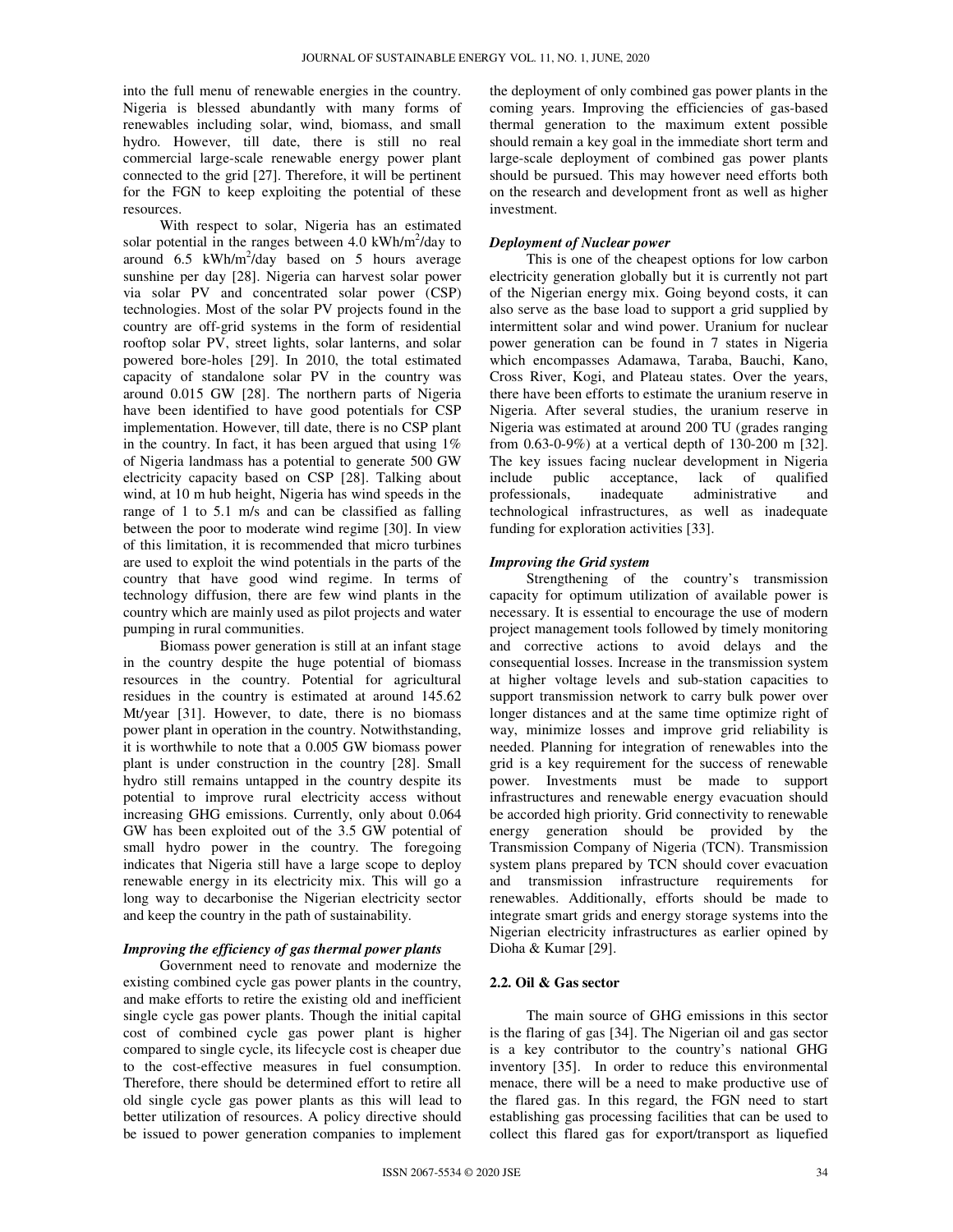petroleum gas (LPG) for cooking. Beyond the climate benefits, this action will also have co-benefits as the LPG can be used to improve modern energy access especially for the rural households who mainly depend on inefficient biomass cookstoves for cooking and heating purposes. Another important strategy for this sector is to replace the old on-site power plants with new and efficient ones and to make efforts to reduce fugitive emissions during oil exploration [36].

## **2.3. Industry sector**

The Nigerian industry sector is still under-developed when compared with the industry sector of countries like USA, Germany, India, China, Japan etc. However, the Nigerian cement industry is relatively developed and Nigeria is one of the leading countries for cement production in Africa. The key GHG emissions mitigation options for the cement industry sector are as follows [37].

- Widening and deepening the use of alternative fuels and alternative raw materials (such as waste co-processing in cement kilns).
- Enhanced recycling of materials such as use of fly ash and slag in cement production etc.
- Focusing on energy efficiency improvements by phasing out wet cement production processes and inefficient long-dry kilns.
- Widening and promoting the reduction of clinker to cement ratio.
- Deployment of cogeneration/ waste heat recovery system.
- Moving to halocarbons with low global warming potentials for refrigerant/coolant in the sector.
- Supporting the development and deployment of new and emerging low carbon technologies for cement production such as kilns fitted with carbon capture and storage technologies.

#### **2.4. Transport sector**

#### *Improved efficiency of vehicles*

 Though efforts such as the fuel efficiency norms and fuel efficiency labelling efforts are being introduced in Nigeria, there should be a continuous increase in the energy efficiencies of both passenger and freight vehicles in the country. A higher penetration of the newer and more efficient vehicles in the vehicle stock would lead to reduced energy intensities of the Nigerian transport sector. The FGN need to come up with stricter fuel efficiency standards for all vehicles in all modes of transport in the near future, which again would be an important element for the sector. To reduce the average fuel consumption of new cars introduced in the Nigerian market, medium- and long-term fuel consumption standards for new cars have to be announced. The Fuel Consumption Standards should provide a mandate to manufacturers and vehicle importers to continuously reduce the average fuel consumption of cars sold by them in the next 20 years. Labelling systems for cars sold in the Nigerian market could help consumers to make informed choices and promote efficient vehicles. This coupled with other incentive and disincentive

mechanisms can help push efforts in improving transport sector emissions intensity.

#### *Push towards public mode of transport*

 In Nigeria, public transport still remains the main mode of transport for most of the population. However, with increasing economic growth, if increase in public transport capacity and efficiency fails to keep up with growing demands, a large volume of passenger transport would increasingly need to rely on private modes of transport. In Nigeria, where a large volume of the transport infrastructure is being built or is going to be built in the near future to provide access both in urban and rural regions, it is therefore important to ensure that the modes identified for providing access are relatively more energy-efficient than other modes available. This will involve the development of urban infrastructures. There will be a need to create urban reforms to decentralise funds and functions, thus ensuring that positive measures to improve transport infrastructure is in the hands of urban local bodies. This will result in efficient transportation systems in the cities and towns.

## *Efforts to increase the share of rail-based movement*

 The share of railway transport is gradually growing in Nigeria. A typical example is the railway transport between Kaduna and Abuja which has been very active since commissioning. However, there will be a need to focus efforts and make aggressive actions in this regard so that the share of railways will continue to increase in the future. Efforts to promote the share of railways would necessitate large infrastructure and upfront investment costs, but at the same time would have important implications on the long run, on both energy and emissions. The development of Dedicated Freight Corridors (DFCs) along with High Speed Railways (HSRs) would lead to a major shift of both passenger and freight movement from road to rail. Being the most energy-efficient mode of transportation, its preference would increase once it is technologically and operationally efficient too, providing better services as compared to road.

#### *Fuel switching towards cleaner fuels*

 Cleaner fuels can play an important role in reducing the amount of GHG and particulate matter coming from the Nigerian transport sector. Given the abundance of natural gas in the country (182 trillion cubic feet [38]), and its relatively lower price and carbon content compared to diesel and gasoline, a shift to compressed natural gas (CNG) vehicles becomes an option for the Nigerian transport. Additionally, owing to the abundance biomass feedstock in the country (41 Mt/year of cassava [28]), bioethanol and biodiesel also become options for the Nigerian transport. However, the major setback to the implementation of alternative fuels in Nigeria is the lack of availability of the ready fuels which thereby reduces the choices available to Nigerian consumers. For example, in the case of motorised land transport, where CNG and biodiesel can be a fuel choice, however, due to the lack of large-scale CNG and biofuels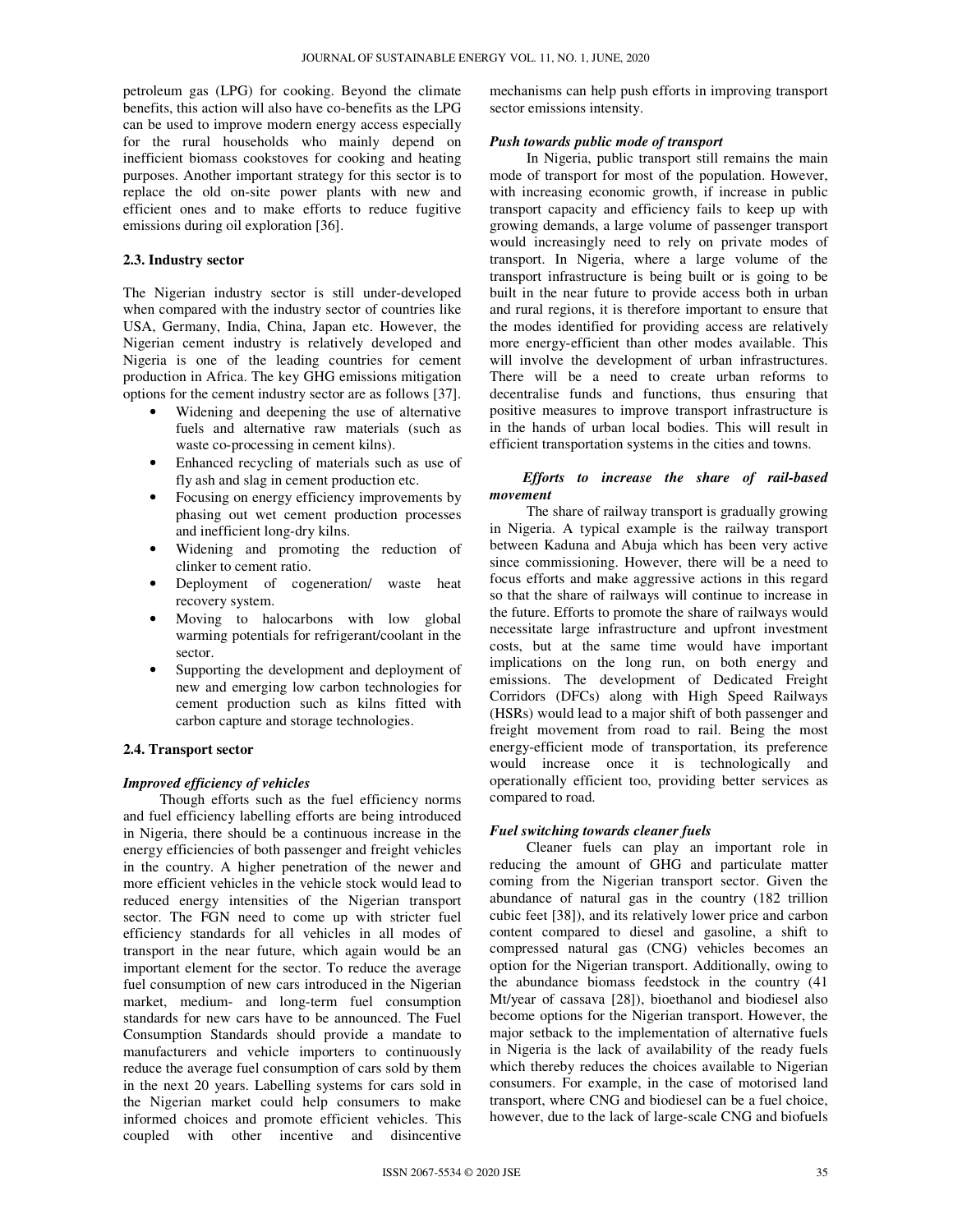stations, the fuel choices available to Nigerian motorists reduces.

 Although there has been a successful rollout of CNG vehicles in Benin City, there is still limited access to vehicles operating on highways due to lack of adequate CNG infrastructure [39]. Furthermore, there is a need to promote this program to other cities in the country. In terms of biofuels, despite the Nigerian biofuel policy of 2007 [40], currently, only little progress has been made regarding the biofuel mandate. Some of the progress made so far involves the commencement of the construction of 20 bioethanol production plants, establishment of biofuel handling facilities at 2 depots (Atlas Cove and Mosimi), as well as the adoption of biofuel/conventional fuel mix retail outlets [41]. Consequently, improving availability of CNG and biofuels and the associated infrastructures could help enhance the use of this alternative fuel in the Nigerian transport sector.

## *Considering the adoption of electric vehicles*

 To completely decarbonise the Nigerian transport, there will be a need to electrify the sector. While access to electricity for basic services such as lighting presently remains a challenge in the country [42], Nigeria should consider electrifying its transport sector in the future. Though CNG will help to reduce emissions from the sector, it is also worthwhile to note that CNG is a fossil fuel which releases GHG emissions during combustion and its finite nature also raises the issue of energy security in the country. With respect to biofuels, sustainability of biomass feedstock remains an issue to be addressed. Therefore, going forward, electrification of the transport sector may well become a more sustainable solution for the Nigerian transport system. The FGN has also mentioned policies regarding the electrification of transport in the National Energy Masterplan [43]. However, this scheme needs to focus on building charging infrastructures and providing incentives for the manufacturing as well as sale of electric vehicles in Nigeria. Other initiatives may also be explored in this regard to step up electric vehicles in the country.

#### **2.5. Residential and Commercial sector**

#### *Efficiency improvement in lighting*

 The FGN through the Energy Commission of Nigeria (ECN) need to launch a nationwide LED based home and street lighting programme. The programme should cover all households who already have access or will have access to electricity in the future. Currently, many rural households in Nigeria still depend on incandescent bulbs for lighting. Therefore, plans should be made to address the issues of standardisation in lighting technologies in the country. Along with this, there will be a need to raise awareness, and bring down the costs of LED through subsidies as this can further help to ramp up the switch to LEDs even faster.

#### *Efficiency improvement in appliances*

 Standards and Labelling Programme launched by the ECN need to be sustained for all appliances in Nigeria in order to enable consumers to make informed decisions by providing information about the energy consumption of an appliance. Efforts on this front need to be continued and stepped up.

#### *Penetration of energy efficient buildings*

 The FGN need to establish a robust scheme for energy efficiency in the buildings sector. It needs to develop Energy Performance Index (EPI) in kWh/sqm/year for rating both residential and commercial buildings in the country. There will also be a need to enhance the spread of star rating programme for residential and commercial buildings to other types of buildings such as educational and religious.

#### **2.6. Agriculture Sector**

#### *Promotion of energy-efficient pump sets*

 Due to the poor electricity access levels and the erratic power supply in the rural areas, many Nigerian farmers depend on gasoline and diesel generator sets for irrigation water pumping. Moreover, many of the generator sets are old and inefficient and thus, consumes significant amount of energy. The emissions coming from the generator sets also pollutes the ambient air and contributes to climate change. Consequently, in this sector, access to grid electricity need to be provided for Nigerian farmers to discourage the use of diesel and gasoline generator sets for irrigation water pumping. Additionally, there is a need for massive dissemination of energy-efficient pumps to rural farmers via agricultural extension workers. In this regard, regulatory mechanism needs to be established to mandate the use of energyefficient star rated pump sets. Efforts should also be scaled-up to deploy solar water pumps for off-grid communities as this will also reduce the carbon footprint of Nigerian electricity grid. Along with this, it will be necessary to improve the technical capacity of all stakeholders involved in the entire chain of providing irrigation water as well as placing a rational price on electricity and water.

## **3. CONCLUSIONS**

 In conclusion, there will be some social, economic and political challenges that Nigeria will face in its journey to a low carbon economy. From the social dimension, a vast majority of Nigerians are ignorant of the adverse effects of climate change and the need to transform the energy system to a more sustainable mix. Additionally, even some of the climate change literates in the country have the notion that efforts to limit GHG emissions could become a barrier to rapid economic growth of the country. From the economic front, significant investments will be needed to transform the energy infrastructures in the country and this will require effective mobilisation of funds from the private sector. However, many private investors are reluctant to invest in renewable energy technologies owing to the political and economic uncertainties of the country. In the light of political challenges, corruption and lobbying of the multi-national oil companies still persists and this impedes the government ability to introduce stringent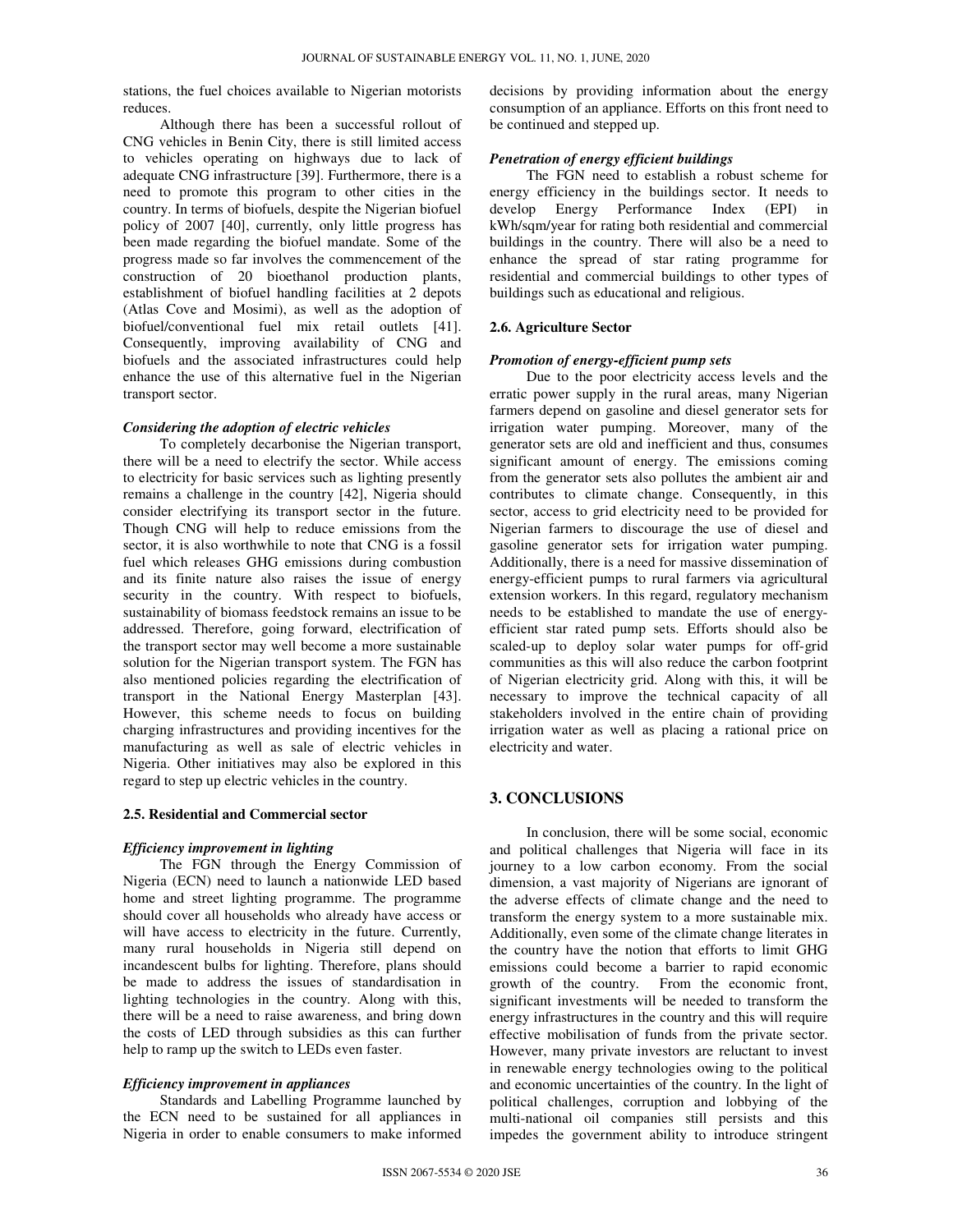climate policies. Additionally, as a middle-income developing country, the Nigerian government is highly unlikely to prioritise climate action as it is already preoccupied with other development challenges such as enhancing modern energy access and upgrading of health facilities in the country. Therefore, for Nigeria to move towards a low carbon future, it will be necessary for the government to integrate climate change mitigation priorities into all aspects of domestic and international policymaking. There will be a need to promote energy efficiency, and a serious need to tap into the full menu of sustainable energies in the country. It will be pertinent for the government to mobilise financial resources, promote research & development of low carbon technologies as well as build appropriate institutional frameworks to support low carbon transitions. Furthermore, the government need to leverage on publicprivate partnerships and increase public awareness to support the transitions to a low carbon economy.

#### **REFERENCES**

- [1] Dioha MO. Energy System Models for Sub-Saharan African Countries-A Systematic Review. J Sustain Energy 2017;8:159–68.
- [2] Brew-Hammond A. Energy access in Africa: Challenges ahead. Energy Policy 2010;38:2291–301. doi:10.1016/J.ENPOL.2009.12.016.
- [3] IEA. World Energy Outlook 2017. Special Report: Energy Access Outlook. Paris: International Energy Agency (IEA) and the Organisation of Economic Co-Operation and Development (OECD); 2017.
- [4] George A, Boxiong S, Arowo M, Ndolo P, Chepsaigutt-Chebet, Shimmon J. Review of solar energy development in Kenya: Opportunities and challenges. Renew Energy Focus 2019;29:123–40. doi:10.1016/J.REF.2019.03.007.
- [5] Dioha MO, Emodi NV. Investigating the Impacts of Energy Access Scenarios in the Nigerian Household Sector by 2030. Resources 2019;8:127. doi:10.3390/resources8030127.
- [6] Kumar A. Growth, Sustainable Development and Climate Change: Friends or Foes? Utrecht University; 2011.
- [7] McCollum DL, Echeverri LG, Busch S, Pachauri S, Parkinson S, Rogelj J, et al. Connecting the sustainable development goals by their energy inter-linkages. Environ Res Lett 2018;13:033006. doi:10.1088/1748-9326/aaafe3.
- [8] UNDP. Energy for Development: HUMAN DEVELOPMENT REPORT 2007 2007:73. http://hdr.undp.org/sites/default/files/khdr2007\_en1.pdf (accessed August 6, 2019).
- [9] UNDP. Human Development for Everyone: Briefing note for countries on the 2016 Human Development Report - Nigeria. Hum Dev Rep 2016 2016. http://hdr.undp.org/sites/all/themes/hdr\_theme/countrynotes/NGA.pdf (accessed May 4, 2018).
- [10] NPBR. Nigeria Power Baseline Report 2015. http://www.nesistats.org/uploads/3/6/3/6/3636925/201509 16\_nigeria\_energy\_power\_report\_final.pdf (accessed October 12, 2017).
- [11] Gujba H, Mulugetta Y, Azapagic A. Passenger transport in Nigeria: Environmental and economic analysis with policy recommendations. Energy Policy 2013;55:353–61. doi:10.1016/J.ENPOL.2012.12.017.
- [12] Dioha MO, Emodi N V., Dioha EC. Pathways for low carbon Nigeria in 2050 by using NECAL2050. Renew Energy Focus 2019;29:63–77. doi:10.1016/j.ref.2019.02.004.
- [13] ESCAP. Low-carbon Development Path for Asia and the Pacific: Challenges and Opportunities to the Energy Sector. UN Environment and Development Division (ESCAP), Bangkok, Thailand; 2010.
- [14] IPCC. Climate Change 2013: The Physical Science Basis. Contribution of Working Group I to the Fifth Assessment Report of the Intergovernmental Panel on Climate Change. Cambridge University Press, Cambridge, United Kingdom and New York, NY, USA.; 2013.
- [15] IPCC. Global warming of 1.5°C: An IPCC Special Report on the impacts of global warming of 1.5°C above preindustrial levels and related global greenhouse gas emission pathways, in the context of strengthening the global response to the threat of climate change,. 2018.
- [16] Abas N, Kalair A, Khan N. Review of fossil fuels and future energy technologies. Futures 2015;69:31–49. doi:10.1016/J.FUTURES.2015.03.003.
- [17] Dioha MO. Modelling the Impact of Nigeria Household Energy Policies on Energy Consumption and CO2 Emissions. Eng J 2018;22:1-19. doi:10.4186/ej.2018.22.6.1.
- [18] FGN. Nigeria Intended Nationally Determined Contribution 2015:1–23. http://www4.unfccc.int/ndcregistry/PublishedDocuments/ Nigeria First/Approved Nigeria%27s INDC\_271115.pdf (accessed June 6, 2017).
- [19] Althor G, Watson JEM, Fuller RA. Global mismatch between greenhouse gas emissions and the burden of climate change. Sci Rep 2016;6:20281. climate change. Sci Rep 2016;6:20281. doi:10.1038/srep20281.
- [20] TERI. Global Sustainable Development Report. New Delhi: 2015.
- [21] Wlokas H, Rennkamp B, Torres M, Winkler H, Boyd A, Tyler E, et al. Low Carbon Development and Poverty Exploring poverty alleviating mitigation action in developing countries. Energy Research Centre, University of Cape Town; 2012.
- [22] Krewitt W, Teske S, Simon S, Pregger T, Graus W, Blomen E, et al. Energy [R]evolution 2008—a sustainable world energy perspective. Energy Policy 2009;37:5764–75. doi:10.1016/J.ENPOL.2009.08.042.
- [23] Mulugetta Y, Urban F. Deliberating on low carbon development. Energy Policy 2010;38:7546-9. doi:10.1016/J.ENPOL.2010.05.049.
- [24] Islam S. Low-carbon development: a shared challenge for Asia and Europe | New Europe https://www.neweurope.eu/article/low-carbondevelopment-shared-challenge-asia-and-europe/ (accessed September 7, 2019).
- [25] Energy Institute Team of P. R. China. The Low-Carbon Development Path to 2050 of P. R. China: scenarios analysis of energy demand and carbon emissions. National Development and Reform Commission, Beijing: Science Press; 2009.
- [26] Yuan H, Zhou P, Zhou D. What is Low-Carbon Development? A Conceptual Analysis. Energy Procedia 2011;5:1706–12. doi:10.1016/J.EGYPRO.2011.03.290.
- [27] FGN. Sustainable Energy for All Action Agenda (SE4ALL-AA) 2016:103. https://www.seforall.org/sites/default/files/NIGERIA\_SE 4ALL\_ACTION\_AGENDA\_FINAL.pdf (accessed May 6, 2018).
- [28] ECN. Nigeria Energy Calculator 2050 (NECAL 2050) report 2015:105. http://www.energy.gov.ng/index.php?option=com\_docma n&task=doc\_view&gid=123&Itemid=49 (accessed October 14, 2017).
- [29] Dioha MO, Kumar A. Rooftop solar PV for urban residential buildings of Nigeria: A preliminary attempt towards potential estimation. AIMS Energy 2018;6:710–